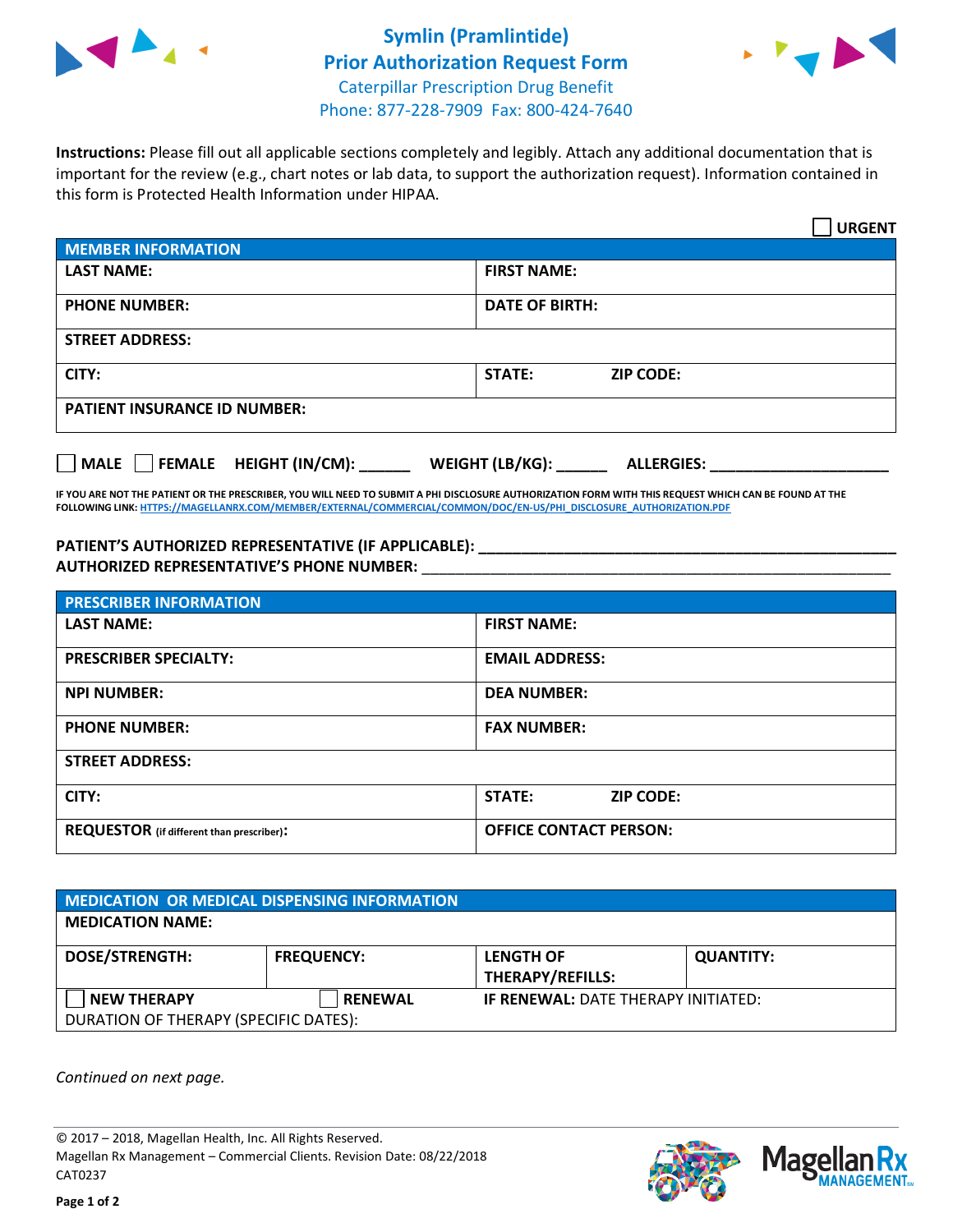



| MEMBER'S LAST NAME: NAMER AND THE RESERVE TO A LIMIT OF THE RESERVE TO A LIMIT OF THE RESERVE TO A LIMIT OF TH                                                                                         |                                                                                                                                                  | MEMBER'S FIRST NAME:                                                                                                                                                                                                                                                                                      |
|--------------------------------------------------------------------------------------------------------------------------------------------------------------------------------------------------------|--------------------------------------------------------------------------------------------------------------------------------------------------|-----------------------------------------------------------------------------------------------------------------------------------------------------------------------------------------------------------------------------------------------------------------------------------------------------------|
|                                                                                                                                                                                                        | 1. HAS THE PATIENT TRIED ANY OTHER MEDICATIONS FOR THIS CONDITION?                                                                               | NO<br>YES (if yes, complete below)                                                                                                                                                                                                                                                                        |
| <b>MEDICATION/THERAPY (SPECIFY</b><br>DRUG NAME AND DOSAGE):                                                                                                                                           | <b>DURATION OF THERAPY (SPECIFY</b><br>DATES):                                                                                                   | <b>RESPONSE/REASON FOR</b><br><b>FAILURE/ALLERGY:</b>                                                                                                                                                                                                                                                     |
| <b>2. LIST DIAGNOSES:</b>                                                                                                                                                                              |                                                                                                                                                  | ICD-10:                                                                                                                                                                                                                                                                                                   |
| $\Box$ Type 1 diabetes                                                                                                                                                                                 |                                                                                                                                                  |                                                                                                                                                                                                                                                                                                           |
| $\square$ Type 2 diabetes                                                                                                                                                                              |                                                                                                                                                  |                                                                                                                                                                                                                                                                                                           |
| □ Other Diagnosis__________________ICD-10 Code(s):_______________                                                                                                                                      |                                                                                                                                                  |                                                                                                                                                                                                                                                                                                           |
|                                                                                                                                                                                                        | 3. REQUIRED CLINICAL INFORMATION: PLEASE PROVIDE ALL RELEVANT CLINICAL INFORMATION TO SUPPORT A                                                  |                                                                                                                                                                                                                                                                                                           |
| PRIOR AUTHORIZATION.                                                                                                                                                                                   |                                                                                                                                                  |                                                                                                                                                                                                                                                                                                           |
| <b>Clinical Information:</b><br>3 months? □ Yes □ No<br>Provide documentation; HbA1c must be taken within the past 6 months                                                                            | Has the patient failed to achieve an HbA1c less than or equal to 7.0, despite optimal insulin therapy for at least                               |                                                                                                                                                                                                                                                                                                           |
| $\Box$ Yes $\Box$ No                                                                                                                                                                                   | Is the patient taking concurrent mealtime insulin therapy (e.g., Apidra, Humulin, Humalog, Novolin, Novolog)?                                    |                                                                                                                                                                                                                                                                                                           |
| physician feels is important to this review?                                                                                                                                                           |                                                                                                                                                  | Are there any other comments, diagnoses, symptoms, medications tried or failed, and/or any other information the                                                                                                                                                                                          |
| information is received.                                                                                                                                                                               | Please note: Not all drugs/diagnosis are covered on all plans. This request may be denied unless all required                                    |                                                                                                                                                                                                                                                                                                           |
| the Health Plan, insurer, Medical Group or its designees may perform a routine audit and request the medical<br>information necessary to verify the accuracy of the information reported on this form. |                                                                                                                                                  | ATTESTATION: I attest the information provided is true and accurate to the best of my knowledge. I understand that                                                                                                                                                                                        |
| Prescriber Signature or Electronic I.D. Verification:                                                                                                                                                  |                                                                                                                                                  | Date:                                                                                                                                                                                                                                                                                                     |
| and arrange for the return or destruction of these documents.                                                                                                                                          | of these documents is strictly prohibited. If you have received this information in error, please notify the sender immediately (via return FAX) | <b>CONFIDENTIALITY NOTICE:</b> The documents accompanying this transmission contain confidential health information that is legally privileged. If<br>you are not the intended recipient, you are hereby notified that any disclosure, copying, distribution, or action taken in reliance on the contents |
|                                                                                                                                                                                                        |                                                                                                                                                  |                                                                                                                                                                                                                                                                                                           |
|                                                                                                                                                                                                        | <b>FAX THIS FORM TO: 800-424-7640</b>                                                                                                            |                                                                                                                                                                                                                                                                                                           |
|                                                                                                                                                                                                        | MAIL REQUESTS TO: Magellan Rx Management Prior Authorization Program; c/o Magellan Health, Inc.                                                  |                                                                                                                                                                                                                                                                                                           |
|                                                                                                                                                                                                        | 4801 E. Washington Street, Phoenix, AZ 85034                                                                                                     |                                                                                                                                                                                                                                                                                                           |
|                                                                                                                                                                                                        | Phone: 877-228-7909                                                                                                                              |                                                                                                                                                                                                                                                                                                           |
|                                                                                                                                                                                                        |                                                                                                                                                  |                                                                                                                                                                                                                                                                                                           |

© 2017 – 2018, Magellan Health, Inc. All Rights Reserved. Magellan Rx Management – Commercial Clients. Revision Date: 08/22/2018 CAT0237